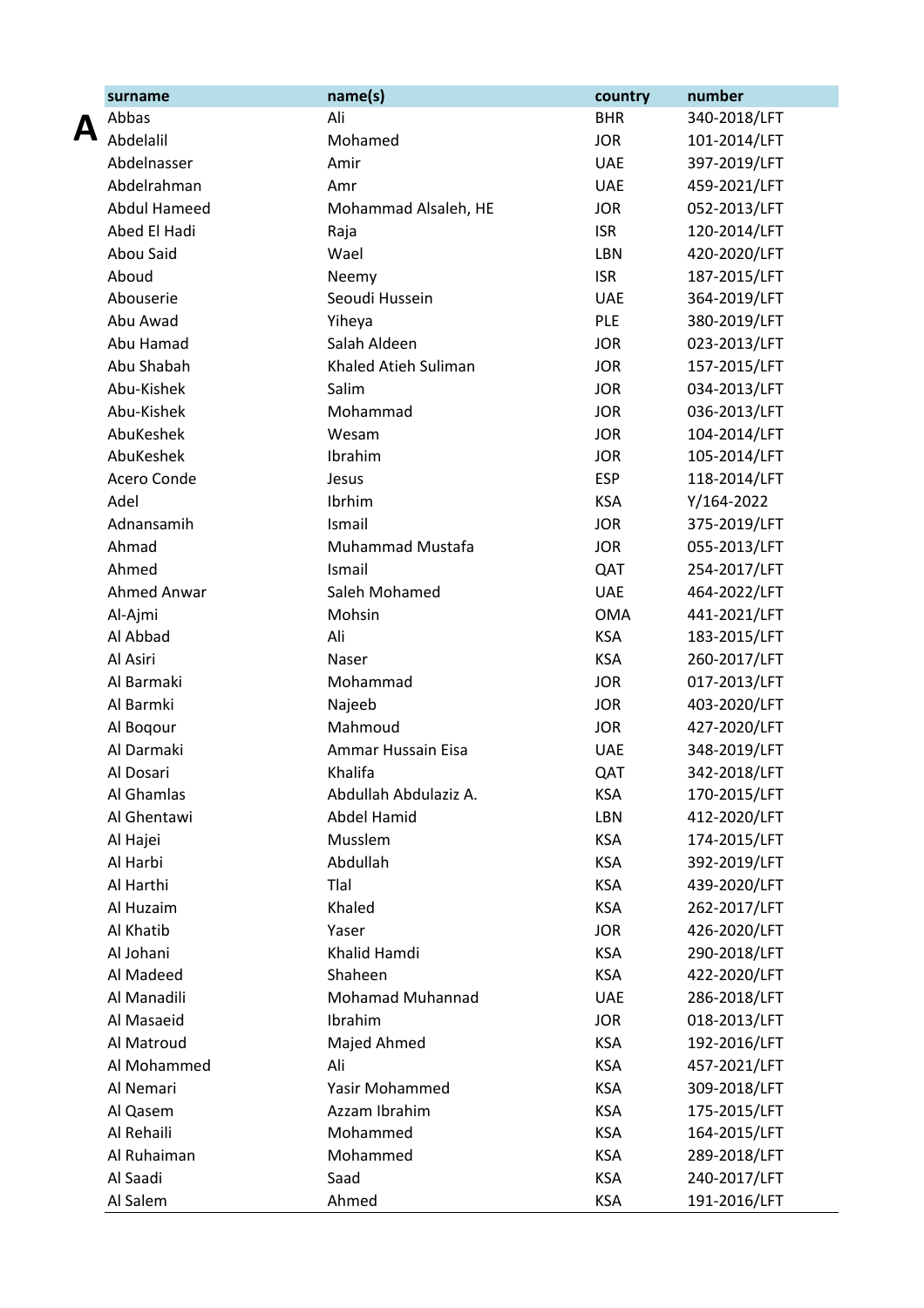| Al Sanie             | Abdel Fattah             | <b>JOR</b> | 162-2015/LFT |
|----------------------|--------------------------|------------|--------------|
| Al Satrawi           | Khalil Ebrahim           | <b>BHR</b> | 250-2017/LFT |
| Al Sharif            | <b>Bander Fahad</b>      | <b>KSA</b> | 123-2014/LFT |
| Al Sharif            | Mohamed                  | <b>KSA</b> | 179-2015/LFT |
| Al Soomehi           | Sulaiman                 | <b>UAE</b> | 452-2021/LFT |
| Al Subhi             | Mohammed                 | <b>KSA</b> | 454-2021/LFT |
| Al Tuwayjiri         | Ahmed                    | <b>KSA</b> | 173-2015/LFT |
| Al Yami              | Abdullah Mohsin          | <b>KSA</b> | 354-2019/LFT |
| Al Wazzan            | Mohammad Wael            | <b>JOR</b> | 372-2019/LFT |
| Al-Ali               | Mohamed                  | <b>UAE</b> | 357-2019/LFT |
| Al-Anazi             | Abdulmohsen              | <b>KSA</b> | 430-2020/LFT |
| Al-Anazi             | Turki                    | <b>KSA</b> | 432-2020/LFT |
| Al-Frih              | Rashed                   | <b>KSA</b> | 297-2018/LFT |
| Al-Ghanmi            | Abdullah Ghazi           | <b>KSA</b> | 376-2019/LFT |
| Al-Harbi             | Nabeel                   | <b>KSA</b> | 181-2015/LFT |
| Al-Harbi             | <b>Yazeed Mohammad</b>   | <b>KSA</b> | 368-2019/LFT |
| Al-Haiki             | <b>Mohammed Ahmed</b>    | <b>BHR</b> | 194-2016/LFT |
| Al-Majna             | Ahmad                    | <b>KSA</b> | 374-2019/LFT |
| Al-Sayel             | Mohammed                 | <b>KSA</b> | 451-2021/LFT |
| Al-Siyabi            | Anwar                    | <b>OMA</b> | 353-2019/LFT |
| Alam                 | Mohammad Mazahir         | <b>UAE</b> | 300-2018/LFT |
| Albarmaki            | Saleh                    | <b>JOR</b> | 035-2013/LFT |
| Albarmaky            | Fuad                     | <b>JOR</b> | 021-2013/LFT |
| Albarmaky            | Fadi                     | <b>JOR</b> | 022-2013/LFT |
| Aldarmaki            | Ali                      | <b>UAE</b> | 391-2019/LFT |
| Alhafiti             | Mohamed                  | <b>UAE</b> | 411-2020/LFT |
| Alhibishan           | Ahmad                    | <b>JOR</b> | 424-2020/LFT |
| Alhyari              | Jafar                    | <b>JOR</b> | 425-2020/LFT |
| Ali                  | Ali Salah                | <b>KUW</b> | 275-2018/LFT |
| Ali                  | Ahmed Mohamed Abdelbadie | <b>JOR</b> | 028-2013/LFT |
| Ali                  | Saber Attia              | <b>JOR</b> | 042-2013/LFT |
| Ali                  | Khairy Attia             | <b>JOR</b> | 121-2014/LFT |
| Ali Mousa            | Aloush Mone'm            | <b>JOR</b> | 020-2013/LFT |
| Alldis               | Kerri                    | <b>GBR</b> | 007-2013/LFT |
| Allwaise             | Hassan                   | LBN        | 344-2019/LFT |
| Almadrae             | Faisal                   | <b>KSA</b> | 456-2021/LFT |
| Allman               | Scott                    | <b>FRA</b> |              |
|                      |                          | <b>KSA</b> | 205-2016/LFT |
| Alluhaybi            | Fayez                    |            | 393-2019/LFT |
| Alluhaybi<br>Almalki | Maher                    | <b>KSA</b> | 394-2019/LFT |
|                      | Abdullah                 | <b>KSA</b> | 448-2021/LFT |
| Almazrouei           | Muteb                    | <b>UAE</b> | 445-2021/LFT |
| Almushajarah         | Mohammed Ali             | <b>KSA</b> | 409-2020/LFT |
| Alnajjar             | Ahmed                    | <b>KSA</b> | 462-2021/KSA |
| Alnaser              | Nawaf                    | <b>KUW</b> | 272-2018/LFT |
| Alnasser             | Majed                    | <b>KUW</b> | 273-2018/LFT |
| Alraeesi             | Sultan                   | <b>UAE</b> | 450-2021/LFT |
| Alsameea             | Abdali                   | <b>BHR</b> | 195-2016/LFT |
| Alshehri             | Khalid                   | <b>KSA</b> | 453-2021/LFT |
| Alshehyari           | Abdulla                  | <b>UAE</b> | 460-2021/LFT |
| Altukhays            | Mutab Saad               | <b>KSA</b> | 097-2014/LFT |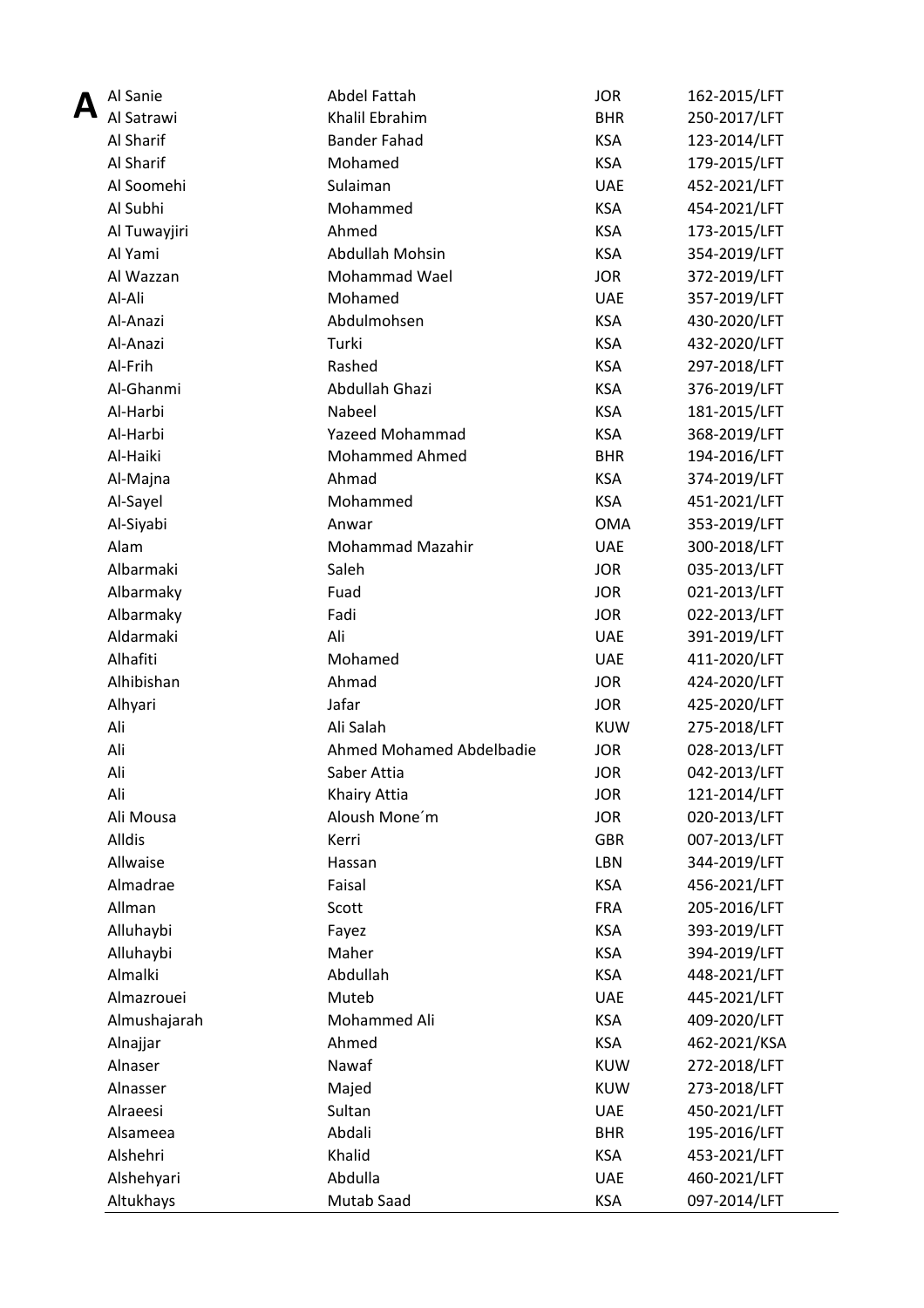|   | Aludail            | Nasser                | <b>KSA</b> | 410-2020/LFT |
|---|--------------------|-----------------------|------------|--------------|
|   | Aly                | Ihab Ahmed Abdou      | <b>UAE</b> | 346-2019/LFT |
|   | Alyammahi          | Ahmed                 | <b>UAE</b> | 283-2018/LFT |
|   | Amerian            | Asham                 | <b>UAE</b> | 395-2019/LFT |
|   | Amine              | Mohammad              | <b>LBN</b> | 415-2020/LFT |
|   | Amzil              | Mohamed               | <b>MAR</b> | 384-2019/LFT |
|   | Andrade            | Claudio               | <b>JOR</b> | 307-2018/LFT |
|   | Anwar              | Abdalla               | <b>UAE</b> | 465-2022/LFT |
|   | Aparecido          | Sergio Andre          | <b>UAE</b> | Y/162-2022   |
|   | Araujo             | Luis                  | <b>UAE</b> | 398-2019/LFT |
|   | Assabri            | Othmane               | <b>KSA</b> | 463-2022/LFT |
|   | Assad              | Mansoor               | <b>KSA</b> | 345-2019/LFT |
|   | Assi               | Abdulhalim            | <b>SYR</b> | 466-2022/LFT |
|   | Assi               | Mohamad Emad          | LBN        | 356-2019/LFT |
| В | Bakr               | Abu                   | <b>JOR</b> | 159-2015/LFT |
|   | Baragiani          | Giuseppe              | <b>ITA</b> | 330-2018/LFT |
|   | Baryan             | Omar                  | <b>KSA</b> | 447-2021/LFT |
|   | <b>Batista</b>     | João Batista          | <b>BRA</b> | 428-2020/LFT |
|   | <b>Bauwens</b>     | Tony                  | <b>BEL</b> | 245-2017/LFT |
|   | Baz                | Farid                 | QAT        | 193-2016/LFT |
|   | <b>Beeley</b>      | Sian                  | <b>GBR</b> | 208-2016/LFT |
|   | Benjamin           | Hilda                 | <b>IRN</b> | 011-2013/LFT |
|   | Berengyan          | Bela                  | <b>GER</b> | 110-2014/LFT |
|   | Bermingham         | Jake                  | <b>GBR</b> | 039-2013/LFT |
|   | Bianchini          | Claudinei             | <b>JOR</b> | 317-2018/LFT |
|   | <b>Bidault</b>     | Galard                | <b>FRA</b> | 251-2017/LFT |
|   | <b>Bidault</b>     | Gaëtan                | <b>FRA</b> | 378-2019/LFT |
|   | Biernat            | Kamil                 | POL        | 082-2013/LFT |
|   | <b>Bin Mahmoud</b> | Abdullah Abdulaziz    | <b>KSA</b> | 377-2019/LFT |
|   | <b>Bin Tuays</b>   | Abdullatif Saad D.    | <b>KSA</b> | 171-2015/LFT |
|   | <b>Bint</b>        | Maureen               | <b>GBR</b> | 216-2016/LFT |
|   | Birghani           | Mehrzad               | <b>IRN</b> | 072-2013/LFT |
|   | <b>Birkenseer</b>  | Andreas               | <b>GER</b> | 088-2013/LFT |
|   | <b>Bister</b>      | Marianne              | <b>FRA</b> | 402-2019/LFT |
|   | Blayac             | Pierre                | <b>FRA</b> | 049-2013/LFT |
|   | <b>Boetto</b>      | Jean Francois         | <b>ITA</b> | 090-2013/LFT |
|   | <b>Boggs</b>       | David                 | <b>USA</b> | 232-2016/LFT |
|   | Bonde              | Maja                  | <b>DEN</b> | 310-2018/LFT |
|   | Boninsegni         | Davide                | <b>ITA</b> | 429-2020/LFT |
|   | <b>Boriau</b>      | Else                  | <b>BEL</b> | 435-2020/LFT |
|   | <b>Boscarino</b>   | Giacomo               | <b>ITA</b> | 094-2013/LFT |
|   | <b>Boscarino</b>   | Andrea                | <b>ITA</b> | 130-2014/LFT |
|   | Boscarino          | Angelo                | <b>ITA</b> | 145-2015/LFT |
|   | Bouazza            | Rouimi                | <b>MAR</b> | 387-2019/LFT |
|   | Bouhajra           | Karim                 | <b>UAE</b> | 431-2020/LFT |
|   | Boulay             | Loic                  | <b>FRA</b> | 253-2017/LFT |
|   | <b>Bouwer</b>      | <b>Wynand Gerhard</b> | <b>NAM</b> | 294-2018/LFT |
|   | <b>Bovens</b>      | Stefanie              | <b>BEL</b> | 318-2018/LFT |
|   | <b>Brun</b>        | Sebastien             | <b>FRA</b> | 303-2018/LFT |
|   | <b>Buckley</b>     | Miles                 | <b>GBR</b> | 077-2013/LFT |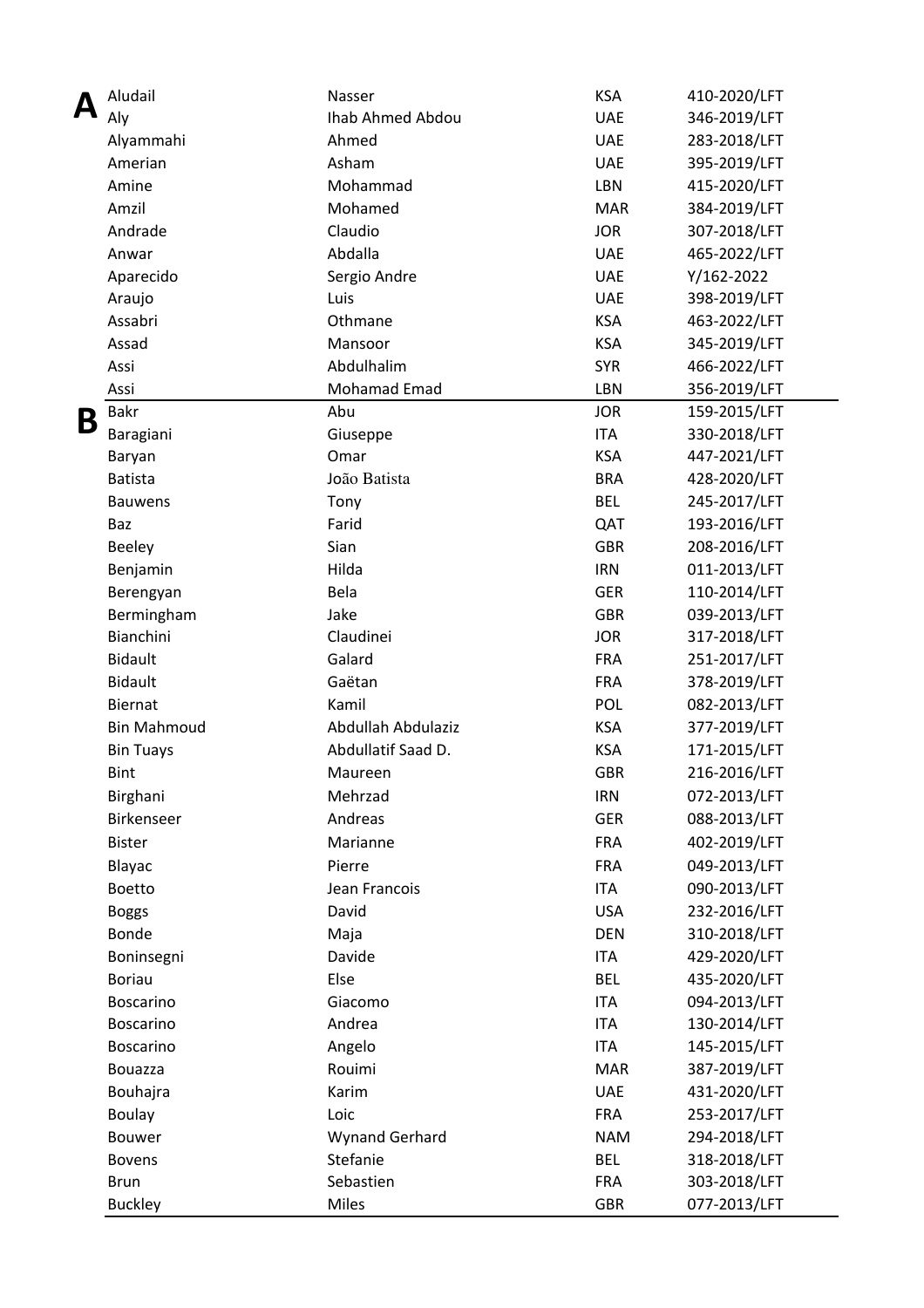| Β | <b>Buckley</b>   | Connor             | <b>GBR</b> | 223-2016/LFT |
|---|------------------|--------------------|------------|--------------|
|   | Bulgherini       | Lorenzo            | <b>ITA</b> | 015-2013/LFT |
|   | <b>Byatt</b>     | Michael            | <b>USA</b> | 401-2019/LFT |
|   | Capacci          | Giacomo            | <b>ITA</b> | 209-2016/LFT |
|   | Capecci          | Paolo              | <b>ITA</b> | 210-2016/LFT |
|   | Carriedo Palacio | Emilio             | <b>ESP</b> | 265-2017/LFT |
|   | Carriedo Palacio | Sixto              | <b>ESP</b> | 266-2017/LFT |
|   | Carson           | Ted                | <b>USA</b> | 231-2016/LFT |
|   | Carter           | Lisa               | <b>GBR</b> | 095-2013/LFT |
|   | Carter           | Darron             | <b>GBR</b> | 096-2013/LFT |
|   | Chawala          | <b>Bhanwar Lal</b> | <b>KSA</b> | 030-2013/LFT |
|   | Choaib           | Akram              | LBN        | 413-2020/LFT |
|   | Cibois           | Franck             | <b>FRA</b> | 206-2016/LFT |
|   | Ciregia          | Roberto            | <b>ITA</b> | 203-2016/LFT |
|   | Collet           | Laetitia           | <b>FRA</b> | 099-2014/LFT |
|   | Colombo          | Stefano            | <b>ITA</b> | 259-2017/LFT |
|   | Commins          | Daren              | <b>GBR</b> | 153-2015/LFT |
|   | Como             | Fabio              | <b>ITA</b> | 033-2013/LFT |
|   | Cooper           | Jo-Anne            | <b>GBR</b> | 074-2013/LFT |
|   | Costa            | Davide             | <b>ITA</b> | 046-2013/LFT |
|   | Curti            | Raphael            | <b>BEL</b> | 229-2016/LFT |
|   | Cuvereux         | Solene             | <b>FRA</b> | 319-2018/LFT |
|   | Da Pos           | Christian          | <b>ITA</b> | 352-2019/LFT |
| D | Dabas            | Mustafa            | <b>ISR</b> | 186-2015/LFT |
|   | Dady             | Stephen Richard    | <b>UAE</b> | 288-2018/LFT |
|   | Darawsha         | Ali                | <b>ISR</b> | 083-2013/LFT |
|   | Darawsha         | Muhammad           | <b>ISR</b> | 166-2015/LFT |
|   | Davidson         | Joanne             | <b>GBR</b> | 213-2016/LFT |
|   | Davis            | Samantha           | <b>GBR</b> | 217-2016/LFT |
|   | de Andrade       | Gregorio Antonio   | QAT        | 305-2018/LFT |
|   |                  | Marcelo            | <b>BRA</b> | 336-2018/LFT |
|   | de Camargo       | Dave               | <b>NLD</b> |              |
|   | de Jong          |                    | <b>GBR</b> | 322-2018/LFT |
|   | Dean             | Lindsay            |            | 069-2013/LFT |
|   | Delen            | Kelly              | <b>BEL</b> | 246-2017/LFT |
|   | Dello Iacono     | Andrea             | <b>ITA</b> | 304-2018/LFT |
|   | Demczuk          | Kacper             | POL        | 461-2021/LFT |
|   | Demczuk          | Marek              | POL        | 078-2013/LFT |
|   | den Hartog       | Tara R.A.          | <b>NLD</b> | 068-2013/LFT |
|   | Dermez           | David              | <b>BEL</b> | 089-2013/LFT |
|   | di Pisa          | Giuseppe           | <b>ITA</b> | 134-2014/LFT |
|   | Doornberg        | Christina          | <b>NLD</b> | 332-2018/LFT |
|   | <b>Dorssers</b>  | Erik               | <b>NLD</b> | 091-2013/LFT |
|   | <b>Driss</b>     | Laamiri            | <b>MAR</b> | 385-2019/LFT |
|   | Dwojak           | Piotr              | POL        | 065-2013/LFT |
| Ε | El Alali         | Ibrahim            | LBN        | 414-2020/LFT |
|   | El Bahri         | Anour              | <b>UAE</b> | 360-2019/LFT |
|   | El Bashabsheh    | Abdel Wahab        | <b>JOR</b> | 442-2021/LFT |
|   | El Chaar         | Taha               | LBN        | 418-2020/LFT |
|   | El Chaar         | <b>Tarek</b>       | LBN        | 419-2020/LFT |
|   | El Kady          | Ayman              | EGY        | 047-2013/LFT |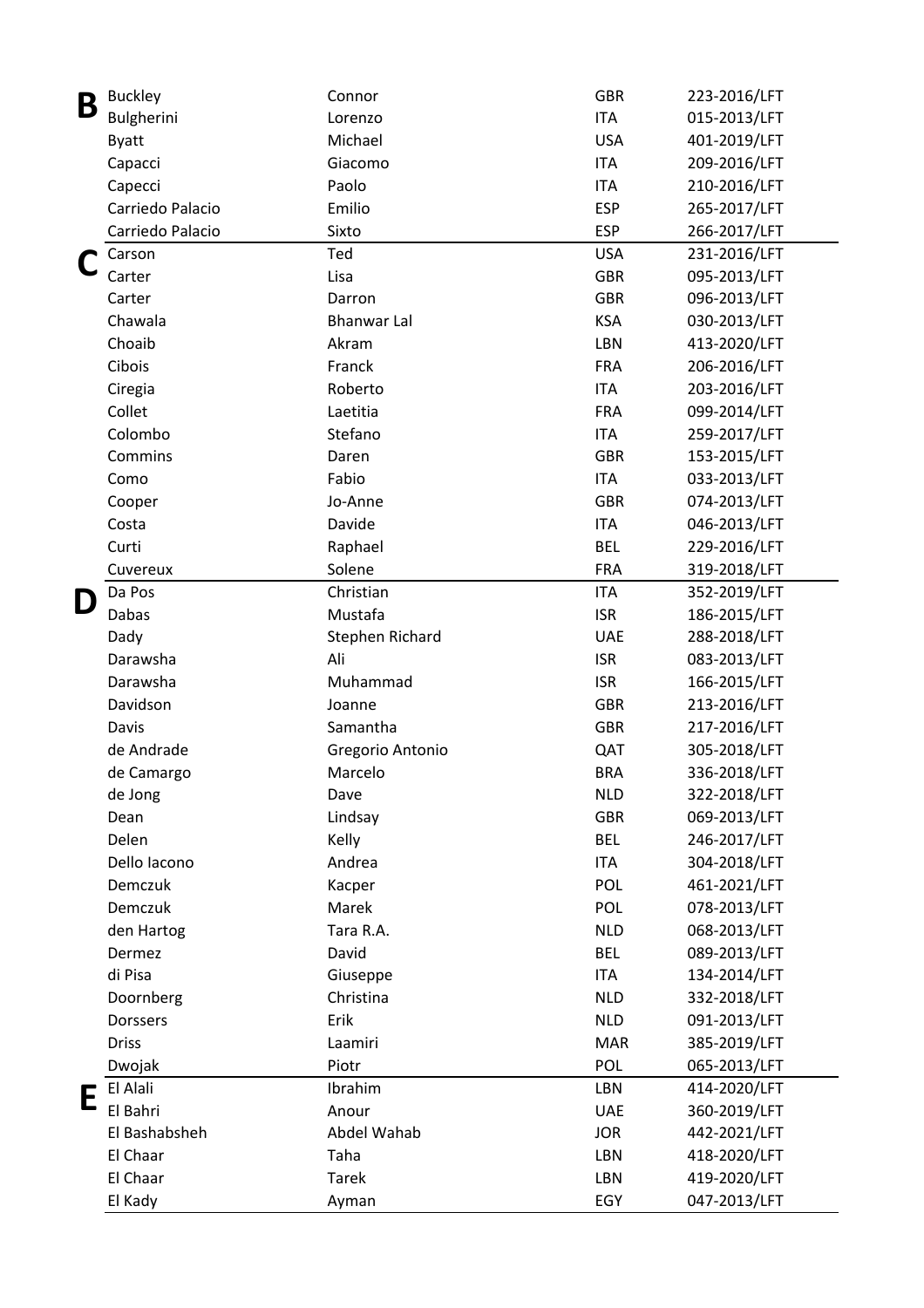| E | El Kostali         | Abdellah                       | <b>MAR</b> | 299-2018/LFT |
|---|--------------------|--------------------------------|------------|--------------|
|   | Eldami             | Mohamed Roubi Gouda            | <b>KSA</b> | 381-2019/LFT |
|   | Elsayed            | Amr                            | <b>KUW</b> | 267-2018/LFT |
|   | Elsayed            | Gomaa Sayed Farghali           | <b>UAE</b> | 423-2020/LFT |
|   | El Mastour         | Youssef                        | <b>MAR</b> | 386-2019/LFT |
|   | El Maymouny        | Abderrahman                    | <b>UAE</b> | 446-2021/LFT |
|   | Emad Abdalla       | Ahmad                          | <b>UAE</b> | 382-2019/LFT |
|   | Fahmy Abdelghafour | Hossameldin Gamal              | <b>KSA</b> | Y/163-2022   |
|   | Fakhry Ramadan     | Said Elsherif                  | QAT        | 315-2018/LFT |
|   | Fanara             | Vincenzo                       | <b>ITA</b> | 142-2015/LFT |
|   | Faraji             | Anas Ait                       | <b>MAR</b> | 323-2018/LFT |
|   | Farghali           | Abd Alnabi Mohammad Abdulghani | <b>KUW</b> | 268-2018/LFT |
|   | Farcas             | Marius-Ciprian                 | <b>UAE</b> | 285-2018/LFT |
|   | Fischer            | Matilde                        | <b>DEN</b> | 108-2014/LFT |
|   | Fischer            | Verena                         | <b>GER</b> | 160-2015/LFT |
|   | Fox                | Raymond                        | <b>GBR</b> | 067-2013/LFT |
|   | Franceschina       | Cristian                       | <b>ITA</b> | 235-2016/LFT |
|   | Frere              | Nicolas                        | <b>BEL</b> | 211-2016/LFT |
|   | Fucci              | Manuel                         | <b>ITA</b> | 131-2014/LFT |
|   | Fuentes Gómez      | Santiago                       | <b>ESP</b> | 407-2020/LFT |
|   | Fusco              | Antonio                        | <b>ITA</b> | 135-2014/LFT |
|   | Gaballa            | Ibrahim                        | QAT        | 182-2015/LFT |
| G | Gamlin             | Mark                           | <b>GBR</b> | 062-2013/LFT |
|   | Garmouh            | Hamza                          | QAT        | 400-2019/LFT |
|   | Ghoneim            | Gamal Rezk Abdel Mottaleb      | <b>KUW</b> | 363-2019/LFT |
|   |                    |                                |            |              |
|   | Ghouspeer          | Liayeaz                        | <b>UAE</b> | 280-2018/LFT |
|   | Gibson             | Jodie                          | <b>GBR</b> | 113-2014/LFT |
|   | Glowacki           | Szymon                         | POL        | 027-2013/LFT |
|   | Godwin             | Davina                         | <b>GBR</b> | 155-2015/LFT |
|   | Gore               | Katie                          | <b>GBR</b> | 073-2013/LFT |
|   | Grimi              | Patricia Ana                   | <b>ITA</b> | 038-2013/LFT |
| П | Gugan Lal Nai      | Narandra                       | <b>KSA</b> | 325-2018/LFT |
|   | Guelmam            | Redouan                        | <b>UAE</b> | 287-2018/LFT |
|   | Habach             | Rascha Hanin                   | <b>JOR</b> | 146-2015/LFT |
|   | Hagelberg          | Sini Ursula                    | <b>FIN</b> | 115-2014/LFT |
|   | Hamada Magdi       | Mohamed                        | <b>KSA</b> | 301-2018/LFT |
|   | Hamed              | Hamed Mohamed                  | <b>UAE</b> | 358-2019/LFT |
|   | Hampton            | Sarah                          | <b>GBR</b> | 152-2015/LFT |
|   | Hanafy Aly         | Ashraf Magdy                   | EGY        | 458-2021/LFT |
|   | Hani               | Abed Alhameed                  | <b>JOR</b> | 056-2013/LFT |
|   | Hanss              | Sebastian                      | <b>GER</b> | 237-2017/LFT |
|   | Hasan Abdulla      | Sami                           | <b>BHR</b> | 167-2015/LFT |
|   | Helfrich           | Antonia                        | <b>GER</b> | 312-2018/LFT |
|   | Hennekens          | Koen                           | <b>BEL</b> | 161-2015/LFT |
|   | Holloman           | Franklyn                       | QAT        | 306-2018/LFT |
|   | Holloway           | Amanda                         | <b>GBR</b> | 117-2014/LFT |
|   | Hossay             | Phillippe                      | <b>BEL</b> | 163-2015/LFT |
|   | Hourseau           | Geoffrey                       | <b>FRA</b> | 168-2015/LFT |
|   | Houssam            | <b>Berra</b>                   | <b>MAR</b> | 256-2017/LFT |
|   | Huber              | Michael                        | AUT        | 169-2015/LFT |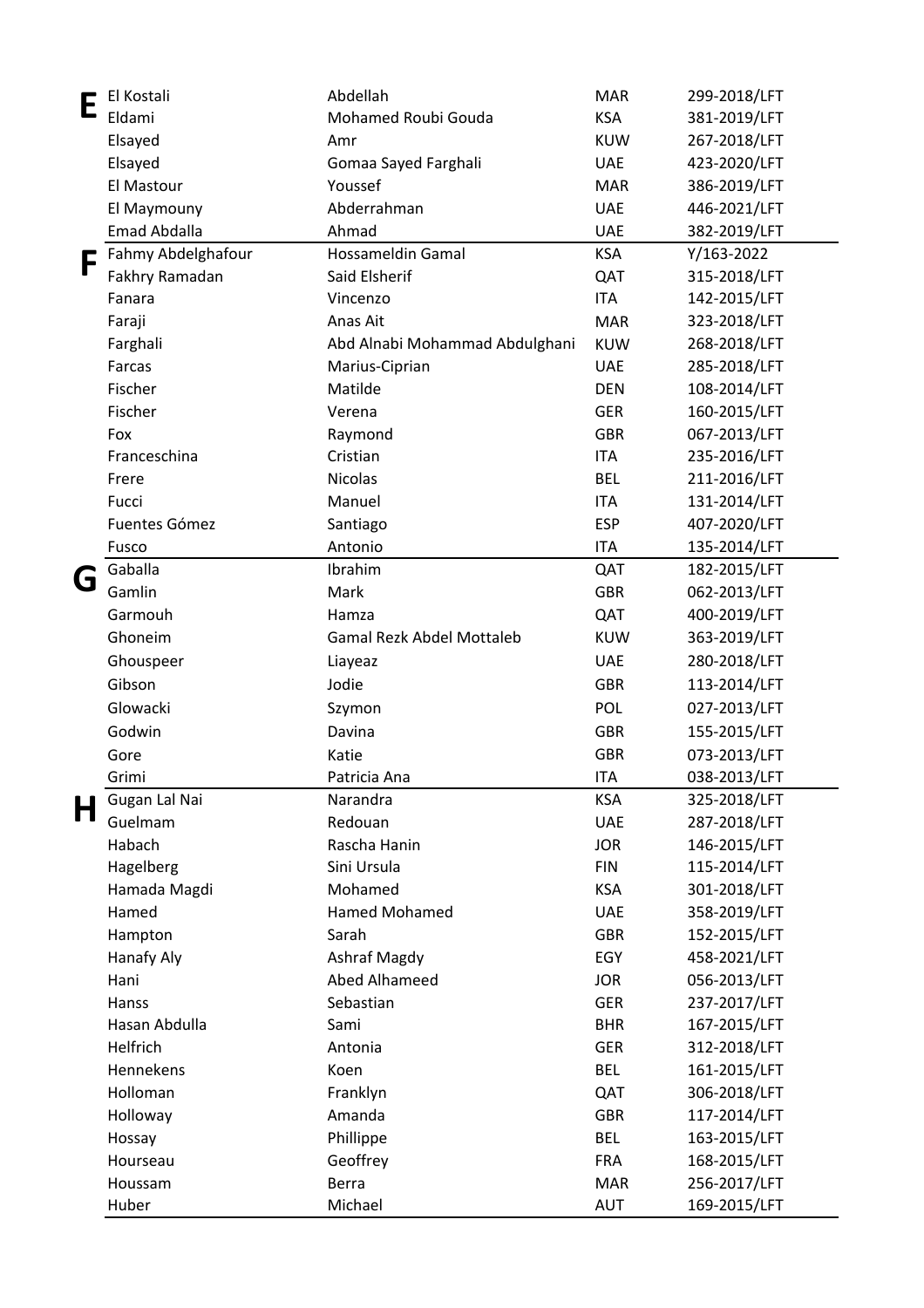| H | Hussein            | Nazir                  | <b>UAE</b> | 189-2015/LFT |
|---|--------------------|------------------------|------------|--------------|
|   | Hussein Abdelghany | Alaa Mohamed           | QAT        | 238-2017/LFT |
|   | Husted             | Lone                   | <b>DEN</b> | 071-2013/LFT |
|   | lacoban            | Toader                 | <b>ITA</b> | 293-2018/LFT |
|   | Ibrahim            | Hani Ahmed             | <b>UAE</b> | 399-2019/LFT |
|   | Ismail             | Badran Ali             | <b>UAE</b> | 365-2019/LFT |
|   | Jabarin            | Ahmad                  | <b>ISR</b> | 084-2013/LFT |
|   | Jaffar             | Ali                    | <b>BHR</b> | 196-2016/LFT |
|   | Jaussi             | Mahamud                | <b>ISR</b> | 144-2015/LFT |
|   | Janowski           | Przemysław             | POL        | 252-2017/LFT |
|   | Javeed             | <b>Mohamed Hashim</b>  | <b>UAE</b> | 281-2018/LFT |
|   | Jazwinski          | Edward                 | <b>SWE</b> | 004-2013/LFT |
|   | Jibneh             | Mohammad Abu           | <b>ISR</b> | 140-2015/LFT |
|   | Joiser             | Sabrina                | <b>AUT</b> | 050-2013/LFT |
|   | Jones              | Kimberley              | <b>GBR</b> | 274-2018/LFT |
|   | Jones              | Rhodri                 | <b>GBR</b> | 271-2018/LFT |
| K | Kadan              | Mohamad                | <b>ISR</b> | 314-2018/LFT |
|   | Karczmarek         | Artur                  | POL        | 041-2013/LFT |
|   | Katteen            | Abdul Khader           | <b>UAE</b> | 279-2018/LFT |
|   | Kelly              | Simon                  | <b>GER</b> | 236-2017/LFT |
|   | Khalid             | <b>Faris Alrashid</b>  | <b>JOR</b> | 057-2013/LFT |
|   | Khan               | <b>Mohammad Arshad</b> | <b>JOR</b> | 058-2013/LFT |
|   | Khan               | Muhammad Imran         | <b>UAE</b> | 362-2019/LFT |
|   | Khan               | Munshi                 | <b>KSA</b> | 261-2017/LFT |
|   | Khan               | Shoib                  | <b>UAE</b> | 263-2017/LFT |
|   | Khan               | Mohd Arif              | <b>UAE</b> | 335-2018/LFT |
|   | Khazirpoor         | Mooud                  | <b>IRN</b> | 248-2017/LFT |
|   | Kheir              | <b>Bashir</b>          | <b>JOR</b> | 107-2014/LFT |
|   | Khouya             | Slimane                | <b>KSA</b> | 109-2014/LFT |
|   | Knetemann          | Marnix                 | <b>NLD</b> | 138-2015/LFT |
|   | Knoll              | Patricia               | <b>GER</b> | 025-2013/LFT |
|   | Kooiker            | Benjamin               | <b>GER</b> | 158-2015/LFT |
|   | Kotyński           | Tomasz                 | POL        | 249-2017/LFT |
|   | Kozikowski         | Pawel                  | POL        | 081-2013/LFT |
|   | Kulczynski         | Kamil                  | POL        | 064-2013/LFT |
|   | Kumar              | Ramesh                 | <b>KSA</b> | 176-2015/LFT |
|   | Kumar              | Lokesh                 | <b>KSA</b> | 177-2015/LFT |
|   | Kurz               | Gerald                 | POL        | 230-2016/LFT |
|   | Kurzyński          | Jacek                  | POL        | 040-2013/LFT |
|   | Lang               | Mary                   | <b>AUT</b> | 124-2014/LFT |
|   | Lanslots           | Sven                   | <b>BEL</b> | 009-2013/LFT |
|   | Lapunzina          | Federico               | <b>ITA</b> | 239-2018/LFT |
|   | Leeggangers        | Deyonta Flash Twilight | <b>NLD</b> | 001-2013/LFT |
|   | Lemmens            | Jan                    | <b>GER</b> | 255-2017/LFT |
|   | Lieskewicz         | Mariusz                | POL        | 066-2016/LFT |
|   | Looyens            | Philip                 | <b>BEL</b> | 225-2016/LFT |
|   | Łojowski           | Artur                  | POL        | 390-2019/LFT |
|   | Louen              | Saskia                 | <b>NED</b> | 468-2022/LFT |
|   | Lubaszewska        | Marta                  | POL        | 114-2014/LFT |
|   | Lyall              | Michelle               | GBR        | 125-2014/LFT |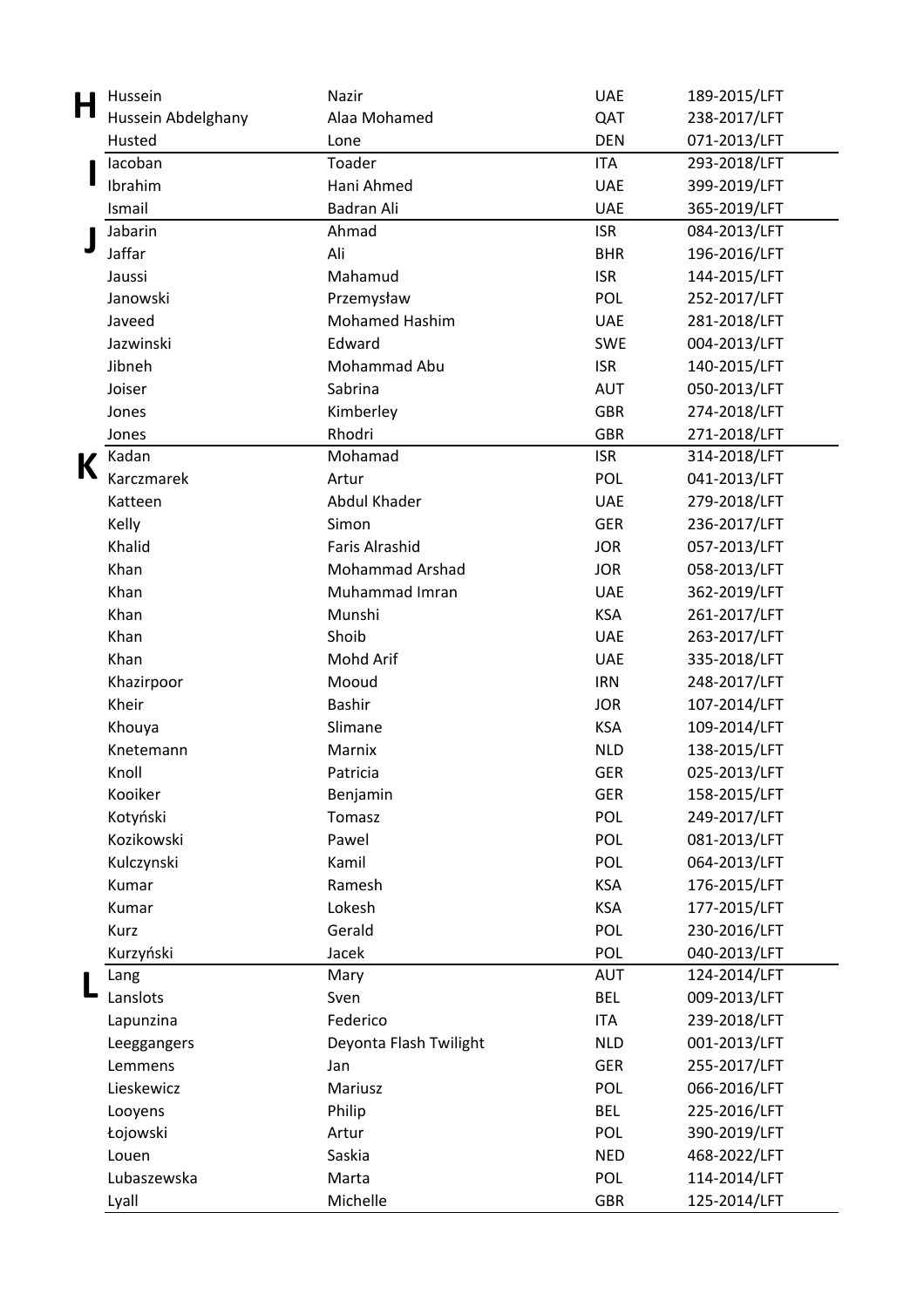| M | Maccabei                   | Luca                 | <b>ITA</b> | 092-2013/LFT |
|---|----------------------------|----------------------|------------|--------------|
|   | Madros                     | Ziad                 | <b>JOR</b> | 100-2014/LFT |
|   | Mahdi                      | <b>Mugahed Saleh</b> | <b>KSA</b> | 301-2018/LFT |
|   | Mahmoud                    | Wafa'a Mazen Ibrahim | <b>UAE</b> | 143-2015/LFT |
|   | <b>Mahmoud Abdelbasset</b> | <b>Adel Said</b>     | QAT        | 239-2017/LFT |
|   | Makroum                    | Mohamed              | <b>MAR</b> | 326-2018/LFT |
|   | Malek                      | Qassim               | <b>BHR</b> | 327-2018/LFT |
|   | Manaf                      | Youssef              | <b>MAR</b> | 389-2019/LFT |
|   | Manganaro                  | Alessandro           | <b>ITA</b> | 129-2014/LFT |
|   | Marzouk                    | Mohamed              | <b>KUW</b> | 334-2018/LFT |
|   | Matthys                    | Charlotte            | <b>BEL</b> | 324-2018/LFT |
|   | Mazloum                    | Omar                 | LBN        | 417-2020/LFT |
|   | McCormick                  | Seamus               | <b>GBR</b> | 321-2018/LFT |
|   | McKinnon                   | Cara Joanne          | <b>GBR</b> | 371-2019/LFT |
|   | McLachlan-Chivers          | Luke                 | <b>GBR</b> | 075-2013/LFT |
|   | Mearelli                   | Enrico               | <b>ITA</b> | 112-2014/LFT |
|   | Mearelli                   | Nicola               | <b>ITA</b> | 128-2014/LFT |
|   | Mekni                      | Mohamed Ali          | <b>ITA</b> | 127-2014/LFT |
|   | Merlin                     | Thomas               | <b>UAE</b> | 436-2020/LFT |
|   | <b>Mertens</b>             | Arnauld              | <b>BEL</b> | 350-2019/LFT |
|   | <b>Metwally Nadir</b>      | Samir Elsaysed       | EGY        | 190-2016/LFT |
|   | Meyer                      | Mike                 | <b>FRA</b> | 032-2013/LFT |
|   | Miloux                     | Mathieu              | <b>FRA</b> | 016-2013/LFT |
|   | Mohamed                    | Ahmed                | <b>KUW</b> | 295-2018/LFT |
|   | Mohamed                    | Hamada Iman Hemida   | EGY        | 455-2021/LFT |
|   | Monir                      | Soufiane             | <b>MAR</b> | 444-2021/LFT |
|   | Moreiro                    | Luiz Antonio         | <b>UAE</b> | 396-2019/LFT |
|   | Moreno                     | Toni                 | <b>ESP</b> | 043-2013/LFT |
|   | Mosharaf                   | Ali                  | QAT        | 242-2017/LFT |
|   | Moss                       | Michelle Louise      | <b>GBR</b> | 264-2017/LFT |
|   | Murillo                    | Juan                 | <b>BEL</b> | 076-2013/LFT |
|   | Musbah                     | Bedoui               | <b>MAR</b> | 388-2019/LFT |
|   | Musilli                    | Antonio              | <b>ITA</b> | 008-2013/LFT |
|   | Nascimento                 | Arthur               | ARG        | 282-2018/LFT |
|   | Nasseem Mohanna            | Mohanna              | <b>BHR</b> | 180-2015/LFT |
|   | Nasser                     | Abdulrahman          | <b>KSA</b> | 172-2015/LFT |
|   | Nazamuddin                 | Sanjid Alam          | <b>UAE</b> | 433-2020/LFT |
|   | Nazeer Ahmed               | Nawaz Pasha          | <b>UAE</b> | 449-2021/LFT |
|   | Nehm                       | Andreas              | <b>SWE</b> | 137-2015/LFT |
|   | Noor                       | Alam                 | <b>KSA</b> | 178-2015/LFT |
|   | Oben                       | Tom                  | <b>BEL</b> | 227-2016/LFT |
|   | Oberti                     | Luca                 | <b>ITA</b> | 207-2016/LFT |
|   | Øvrebotten                 | Thor Egil            | <b>NOR</b> | 243-2017/LFT |
|   |                            |                      |            |              |
| P | Papadopoulos               | Nikolaos             | <b>GRE</b> | 421-2020/LFT |
|   | Parasole                   | Marco                | <b>ITA</b> | 434-2020/LFT |
|   | Paszek                     | Leszek               | POL        | 212-2016/LFT |
|   | Permentier                 | Terry                | <b>BEL</b> | 311-2018/LFT |
|   | Pihl                       | Minttu Ida Maria     | <b>DEN</b> | 079-2013/LFT |
|   | Pisarov                    | Ionel                | <b>BEL</b> | 165-2015/LFT |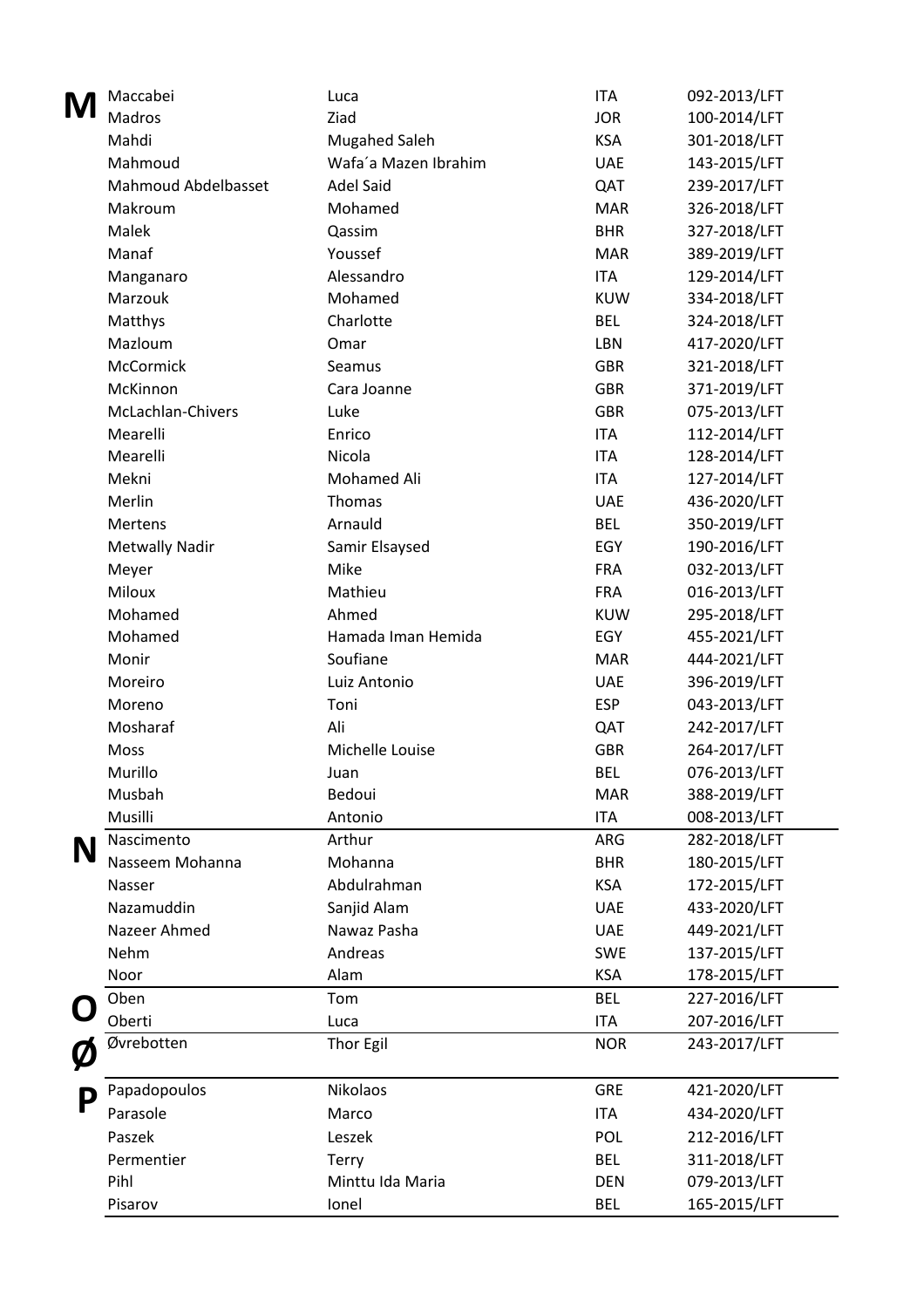| $\Box$ | Podd                | Harriet                   | <b>GBR</b> | 098-2014/LFT |
|--------|---------------------|---------------------------|------------|--------------|
|        | Prokopiuk           | Marek                     | POL        | 408-2020/LFT |
|        | Pujalt              | David                     | <b>ESP</b> | 136-2014/LFT |
|        | Pyart               | Verity                    | <b>GBR</b> | 147-2015/LFT |
|        | Qasim               | Hameed Suleiman           | <b>JOR</b> | 059-2013/LFT |
| R      | Rahal               | <b>Belal</b>              | <b>KSA</b> | 298-2017/LFT |
|        | Ranieri             | Victor                    | <b>ITA</b> | 133-2014/LFT |
|        | Ramadan             | Ibrahim                   | <b>UAE</b> | 328-2018/LFT |
|        | Ramadhan            | Alaa Abdultawab Abdulqawi | <b>KUW</b> | 291-2018/LFT |
|        | Rathod              | <b>Bhom Singh</b>         | <b>KSA</b> | 406-2020/LFT |
|        | Rawak               | Atif                      | <b>KUW</b> | 355-2019/LFT |
|        | Reid                | Caroline                  | <b>GBR</b> | 116-2014/LFT |
|        | <b>Rewant Singh</b> | Lal Singh                 | <b>KSA</b> | 405-2020/LFT |
|        | Richards-Healion    | Cheryl                    | <b>GBR</b> | 063-2013/LFT |
|        | Rinnen              | Tanja                     | LUX        | 012-2013/LFT |
|        | Rivero              | Ricardo                   | <b>USA</b> | 270-2018/LFT |
|        | Riviére             | Robin                     | <b>FRA</b> | 093-2013/LFT |
|        | Roch Betriu         | Oriol                     | <b>ESP</b> | 337-2018/LFT |
|        | Rogers              | Neil                      | <b>GBR</b> | 070-2013/LFT |
|        | Rogowski            | Miroslaw                  | <b>FRA</b> | 316-2018/LFT |
|        | Rosetti             | Riccardo                  | <b>ITA</b> | 037-2013/LFT |
|        | Rouimi              | Soufian                   | QAT        | 241-2017/LFT |
|        | Ruel                | Remy                      | <b>FRA</b> | 443-2021/LFT |
|        | Saad                | Suleiman Arabi            | <b>JOR</b> | 061-2013/LFT |
|        | Saber               | Amar                      | <b>ESP</b> | 467-2022/LFT |
|        | Saed                | Freihat                   | <b>JOR</b> | 219-2016/LFT |
|        | Saeed               | Ahmed Reyadh              | <b>BHR</b> | 343-2019/LFT |
|        | Safsati             | Rachid                    | QAT        | 132-2014/LFT |
|        | Sahnini             | Mofeed                    | <b>ISR</b> | 085-2013/LFT |
|        | Said Elsherif       | Ramadan Ramadan           | QAT        | 383-2019/LFT |
|        | Salamneh            | Abd El Razik              | <b>ISR</b> | 188-2015/LFT |
|        | Saleem              | Abdullah Mahmoud          | <b>JOR</b> | 053-2013/LFT |
|        | Saleh               | Mohammad Abdallah         | <b>JOR</b> | 054-2013/LFT |
|        | Saleh               | <b>Mohamed Anmar</b>      | <b>UAE</b> | 359-2019/LFT |
|        | Sallevelt           | Gijs                      | <b>NLD</b> | 320-2018/LFT |
|        | Salierno            | Tifany                    | <b>FRA</b> | 367-2019/LFT |
|        | Samaa               | Adnan Ismail              | <b>JOR</b> | 060-2013/LFT |
|        | Sandrini            | Stefano                   | <b>ITA</b> | 437-2020/LFT |
|        | Sangilles           | Girolamo                  | <b>ITA</b> | 199-2016/LFT |
|        | Sayed               | Ali Abdel Rahman          | <b>UAE</b> | 361-2019/LFT |
|        | Scaramella          | Alessio                   | QAT        | 308-2018/LFT |
|        | Sarut Wala          | <b>Mohammed Yunis</b>     | <b>UAE</b> | 333-2018/LFT |
|        | Sedighi             | Saeed                     | <b>IRN</b> | 204-2016/LFT |
|        | Shahid              | Muhammad                  | <b>UAE</b> | 296-2018/LFT |
|        | Shalabi             | Mohammad                  | <b>USA</b> | 440-2021/LFT |
|        | Shepherd            | Barry                     | <b>UAE</b> | 284-2018/LFT |
|        | Shinati             | Haled                     | <b>ISR</b> | 086-2013/LFT |
|        | Shnate              | Khaled                    | <b>ISR</b> | 119-2014/LFT |
|        | Schläpfer           | Christina Maja            | <b>CHE</b> | 126-2014/LFT |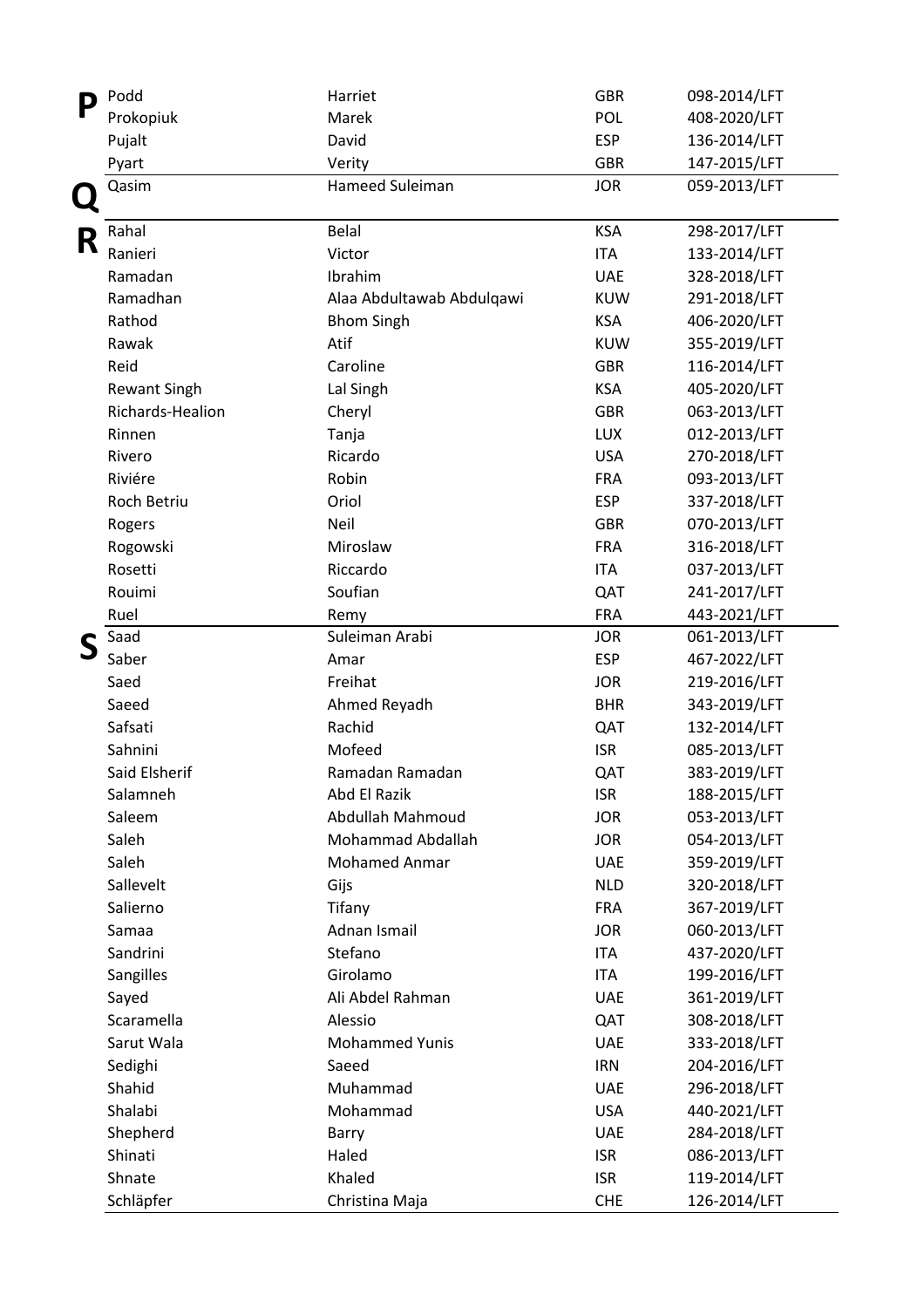| Schoukens          | Glenn                | <b>BEL</b> | 200-2016/LFT |
|--------------------|----------------------|------------|--------------|
| Schoukens          | Tom                  | <b>BEL</b> | 201-2016/LFT |
| Schyvens           | Stijn                | <b>BEL</b> | 014-2013/LFT |
| Siana              | Alexandra            | <b>DEN</b> | 338-2018/LFT |
| Singh              | Dolu                 | <b>KSA</b> | 029-2013/LFT |
| Sleyee             | <b>Mohamed Awad</b>  | <b>SYR</b> | 278-2018/LFT |
| Smith              | Troy                 | <b>USA</b> | 347-2019/LFT |
| Soliman            | Mohamed              | QAT        | 197-2016/LFT |
| Sotoudehniakorrani | Bahareh              | <b>IRN</b> | 247-2017/LFT |
| Spönle             | Frank                | <b>GER</b> | 214-2016/LFT |
| Stańczuk           | Piotr                | POL        | 044-2013/LFT |
| Stankiewicz        | Piotr                | POL        | 141-2015/LFT |
| Stelter            | Krista               | QAT        | 150-2015/LFT |
| Swaenepoel         | Jesse                | <b>BEL</b> | 220-2016/LFT |
| Syliwoniuk         | Pawel                | POL        | 154-2015/LFT |
| Tabar              | Elias                | <b>ISR</b> | 003-2013/LFT |
| Taff               | <b>Mitchell Gary</b> | <b>AUT</b> | 024-2013/LFT |
| Takla              | Mwafak               | LBN        | 416-2020/LFT |
| Talal              | Mohammad Alsaleh, HE | <b>JOR</b> | 051-2013/LFT |
| Taouzary           | Ahmed                | <b>UAE</b> | 149-2015/LFT |
| Taouzary           | Jawad                | <b>UAE</b> | 198-2016/LFT |
| Taylor             | Andrea               | <b>GBR</b> | 048-2013/LFT |
| Teobaldelli        | Angelo               | <b>ITA</b> | 122-2014/LFT |
| Thomas             | Caine                | <b>GBR</b> | 148-2015/LFT |
| Thoor              | Khan                 | <b>UAE</b> | 369-2019/LFT |
| Tokarski           | Mateusz              | POL        | 370-2019/LFT |
| Tolra              | <b>Bernat</b>        | <b>ESP</b> |              |
|                    |                      |            | 045-2013/LFT |
| Tomasoni           | Thomas               | <b>ITA</b> | 080-2013/LFT |
| Touzri<br>Touzri   | Abdelghani           | QAT        | 111-2014/LFT |
|                    | Abdelhak             | QAT        | 366-2019/LFT |
| Touzri             | Hassan               | QAT        | 379-2019/LFT |
| Uggendahl Liden    | Rebecka              | <b>GBR</b> | 373-2019/LFT |
| Ullström           | Johanna              | <b>LUX</b> | 221-2016/LFT |
| Urinciuc           | Constantin           | <b>ITA</b> | 404-2020/LFT |
| Uzan               | Omer                 | <b>ISR</b> | 276-2018/LFT |
| van Geloven        | Nathalie             | <b>NLD</b> | 013-2013/LFT |
| van Gils           | Denise               | <b>NLD</b> | 277-2018/LFT |
| van Sas            | Frederik             | <b>BEL</b> | 233-2016/LFT |
| van Sas            | Joris                | <b>BEL</b> | 234-2016/LFT |
| van Schalkwijk     | Chris                | <b>NLD</b> | 331-2018/LFT |
| Vandycke           | Katrien              | <b>BEL</b> | 226-2016/LFT |
| Varanayaidu        | Venkatesan C.        | <b>KSA</b> | 031/2013/LFT |
| Venturini          | Roberto              | <b>ITA</b> | 156-2015/LFT |
| Vieira             | João Paulo           | <b>BRA</b> | 351-2019/LFT |
| Vogels             | Janou                | <b>NLD</b> | 102-2014/LFT |
| Wagener            | Annika               | <b>GER</b> | 103-2014/LFT |
| Wainwright         | Sara                 | <b>GBR</b> | 218-2016/LFT |
| Walbi              | Abdullah             | <b>KSA</b> | 341-2018/LFT |
| Wettengl           | Volker               | <b>GER</b> | 087-2013/LFT |
| Wilms              | Peter                | <b>BEL</b> | 222-2016/LFT |